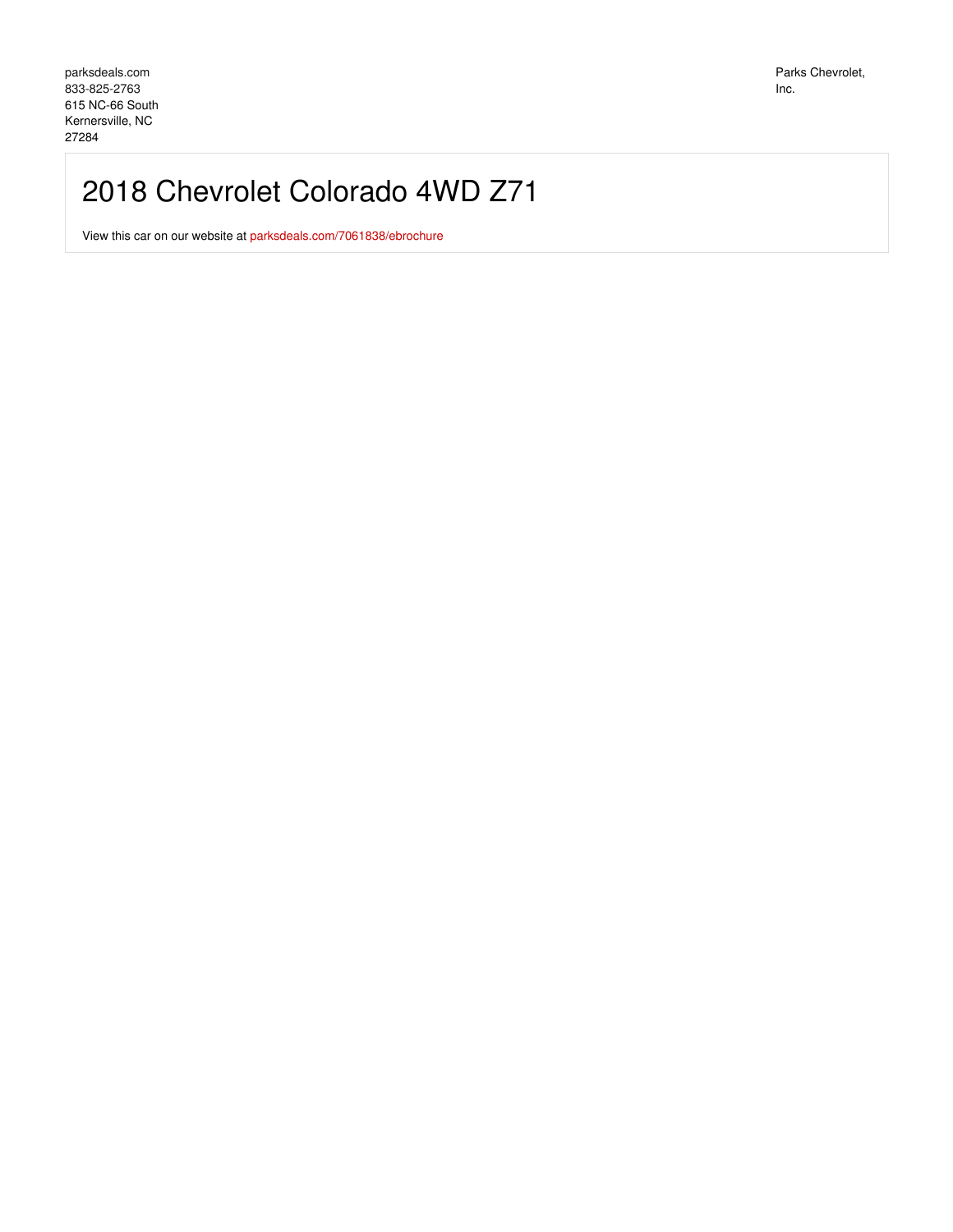

# Our Price **\$38,741**

## **Specifications:**

| Year:             | 2018                        |
|-------------------|-----------------------------|
| VIN:              | 1GCGTDEN6J1107812           |
| Make:             | Chevrolet                   |
| Stock:            | 3K6177                      |
| Model/Trim:       | Colorado 4WD Z71            |
| <b>Condition:</b> | Pre-Owned                   |
| Body:             | Pickup Truck                |
| <b>Exterior:</b>  | Cajun Red Tintcoat          |
| Engine:           | ENGINE, 3.6L DI DOHC V6 VVT |
| Interior:         | <b>Black Cloth</b>          |
| Mileage:          | 41,072                      |
| Drivetrain:       | 4 Wheel Drive               |
| Economy:          | City 17 / Highway 24        |

Certified. Chevrolet Certified Pre-Owned Details:

\* 24 months/24,000 miles (whichever comes first) CPO Scheduled Maintenance Plan and 3 days/150 miles (whichever comes first) Vehicle Exchange Program. SiriusXM 3-month trial subscription.

- \* Transferable Warranty
- \* 172 Point Inspection
- \* Powertrain Limited Warranty: 72 Month/100,000 Mile (whichever
- comes first) from original in-service date
- \* Warranty Deductible: \$0
- \* Limited Warranty: 12 Month/12,000 Mile (whichever comes first) from certified purchase date
- \* Vehicle History
- \* Roadside Assistance

Parks Chevrolet in Kernersville, NC ! We offer low payment - easy financing on everything ! We sell in volume and that saves you money!!

2018 Cajun Red Tintcoat Chevrolet Colorado CARFAX One-Owner. 4WD, Alloy wheels, AM/FM radio: SiriusXM, Apple CarPlay, Cloth/Leatherette Seat Trim, Delay-off headlights, Driver 4-Way Power Seat Adjuster, Exterior Parking Camera Rear, Fully automatic headlights, Heated front seats, Heavy-Duty Trailering Package, Panic alarm, Power driver seat, Preferred Equipment Group 4Z7, Premium audio system: Chevrolet MyLink, Security system, SiriusXM Satellite Radio, Speed control, Wheels: 17" x 8" Dark Argent Metallic Cast Alloy.

\$1000 - Dealer Trade-in Allowance (Must own and trade a 2014 or newer passenger vehicle to qualify for the Dealer Trade-in Allowance), Allowance is \$1000 above True Car Cash Offer. This offer is based on the current condition of the vehicle and must be appraised at the Dealership to receive the Trade-In Allowance. \$1000 - Dealer Finance Discount (Must qualify and finance with GM Financial, not available with special financing rates or programs.) Price does not include tax, tag, and fees.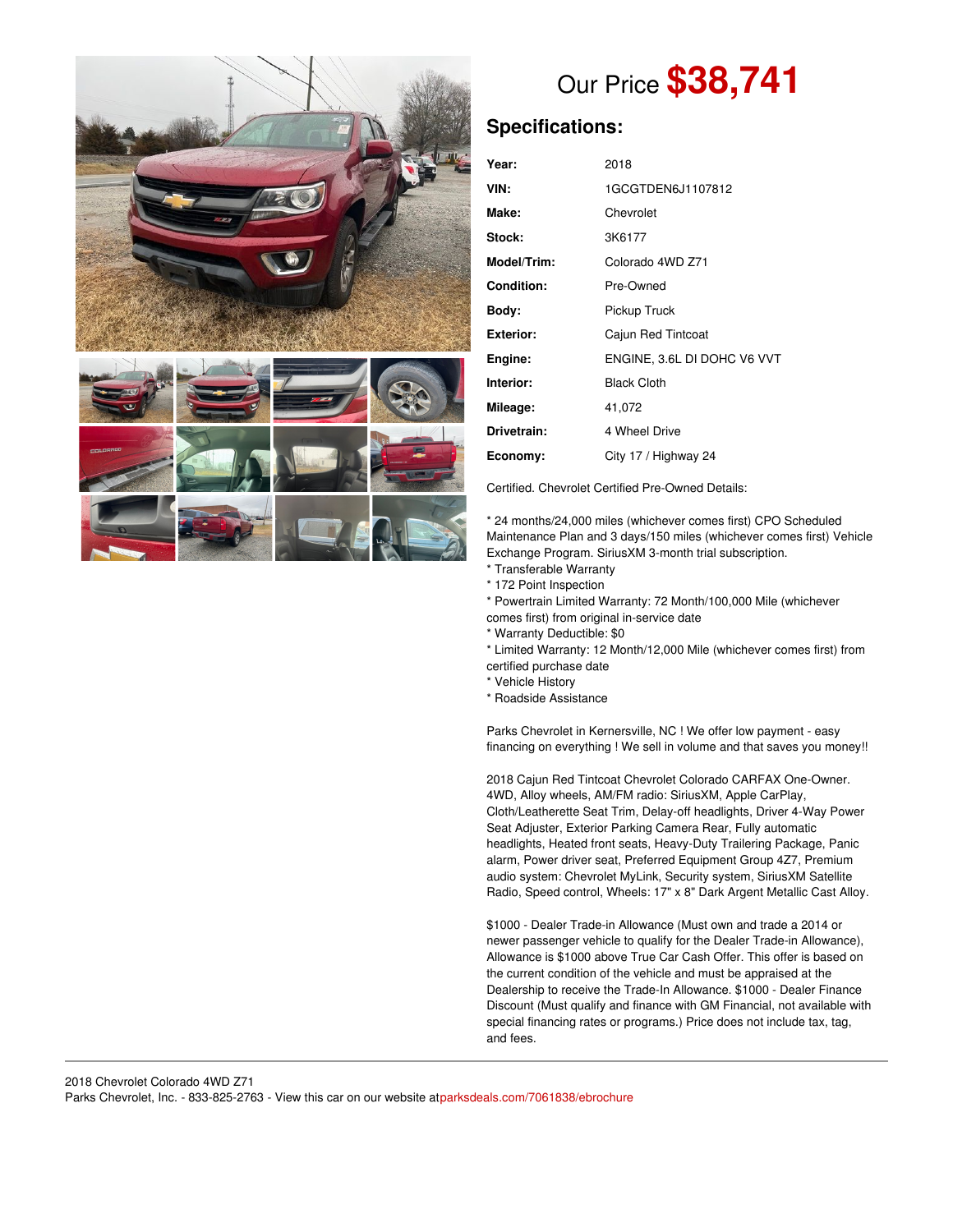

#### 2018 Chevrolet Colorado 4WD Z71

Parks Chevrolet, Inc. - 833-825-2763 - View this car on our website a[tparksdeals.com/7061838/ebrochure](file:///7061838/ebrochure)

## **Installed Options**

#### **Interior**

- Seats, front bucket- Seat adjuster, driver 4-way power with manual recline
- Seat adjuster, 4-way power front passenger- Seat adjuster, power driver lumbar control
- Seat adjuster, power passenger lumbar control
- Seat, rear folding bench (Crew Cab models only.)
- Seats, heated driver and front passenger
- Windows, power with driver Express-Up and Down- Cruise control, electronic, automatic
- Door locks, power- Remote Keyless Entry, extended range
- Remote vehicle starter system- Theft-deterrent system, immobilization
- Theft-deterrent system, unauthorized entry
- Air conditioning, single-zone automatic climate control- Defogger, rear-window electric
- Handles, door release, front and rear, Chrome- Mirror, inside rearview auto-dimming
- Console, overhead- Visors, driver and front passenger illuminated sliding vanity mirrors
- Lighting, interior, dual reading
- Lighting, interior, roof, rear courtesy and dual reading lights (Crew Cab models only.)
- Console, floor, front compartment, custom
- Charging ports, 2, USB, located on the rear of the center console
- Floor covering, color-keyed carpeting- Floor mats, carpeted front
- Floor mats, carpeted rear- Steering wheel, leather-wrapped
- Steering column, tilt and telescopic- Steering wheel controls, mounted audio controls
- Speedometer, miles/kilometers
- Display, driver instrument information enhanced, multi-color

#### **Exterior**

- Mirrors, outside heated power-adjustable, body-color, manual-folding
- Mirror, spotter, located in corner of driver-side outside mirror
- Glass, windshield shade band- Window, rear-sliding, manual- Door handles, body-color
- Tailgate, EZ-Lift and Lower- Tailgate, locking- Tailgate handle, Black
- Cargo box light, back of cab Fog lamps, front- Headlamps, projector-type